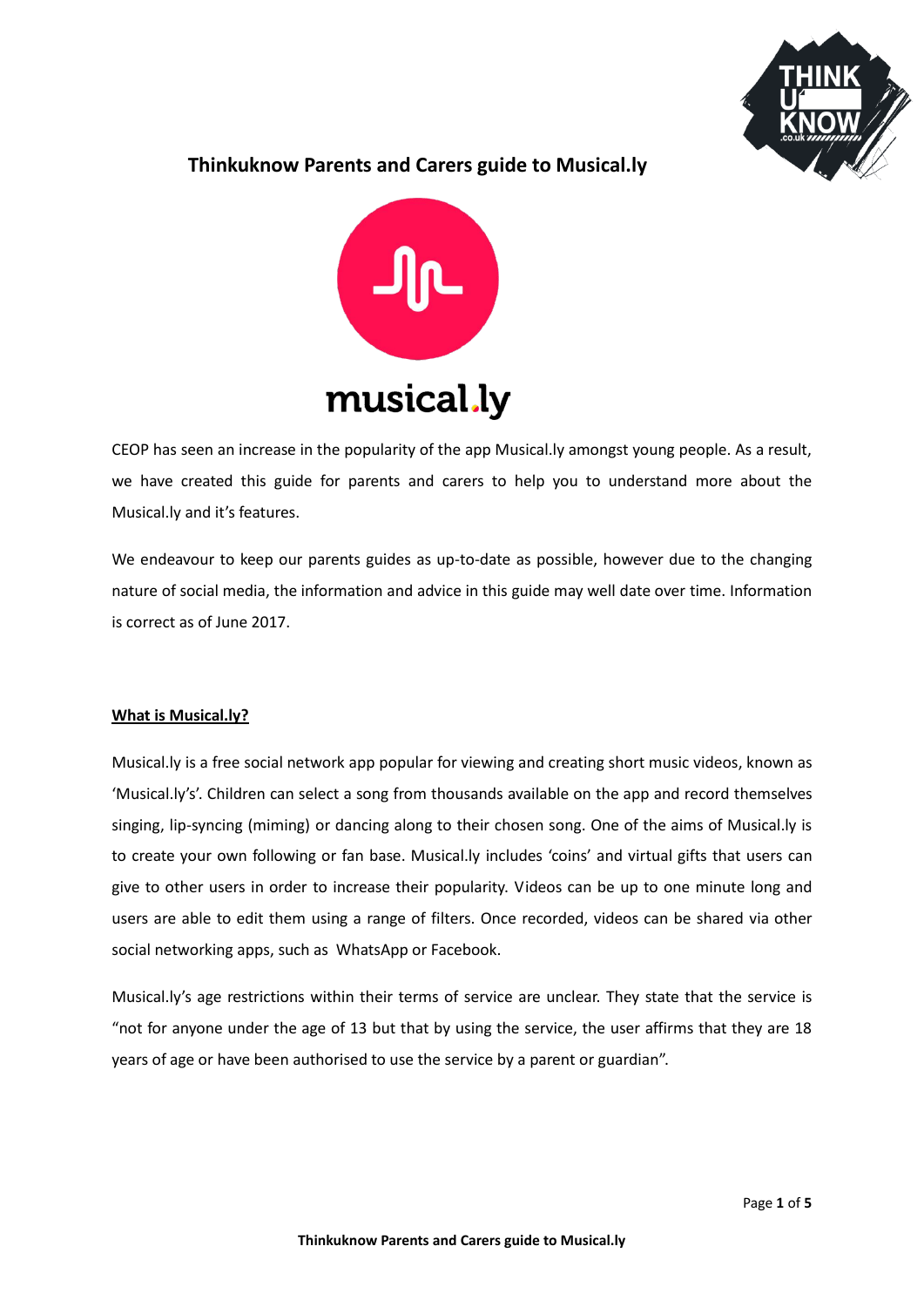

#### **Why is Musical.ly so popular?**

Since its launch in 2014, the popularity of Musical.ly has soared with over 90 million users worldwide.

Musical.ly allows users to be creative and interact with their friends. Young people enjoy sharing their talents, gaining followers and fans and getting their content 'featured' so it can be seen by millions of users. Young people who use Musical.ly like to follow celebrities who also use the app and watch their content. Some celebrities have been known to 'like' or comment on young people's videos and offer to duet with them.

# **Directl.ly and Live.ly**

Direct.ly is a direct messaging function within Musical.ly that allows users to send direct messages to each other. In 2016 Musical.ly launched a linked live streaming function known as Live.ly, which allows users to broadcast their Musical.ly videos in real-time (Live.ly has the same unclear age restrictions as Musical.ly, users need to be at least 13 years old but by using the service they are affirming that they are 18). To access Live.ly, users will sign in to their Musical.ly account.

The default settings on Musical.ly (and therefore Livel.ly) are set to public. This means that anyone can view a user's videos, write comments or send them direct messages. Location settings are enabled by default which mean a child's location could be publicised on the app. There is more information on Privacy settings on Page 4 of this guide.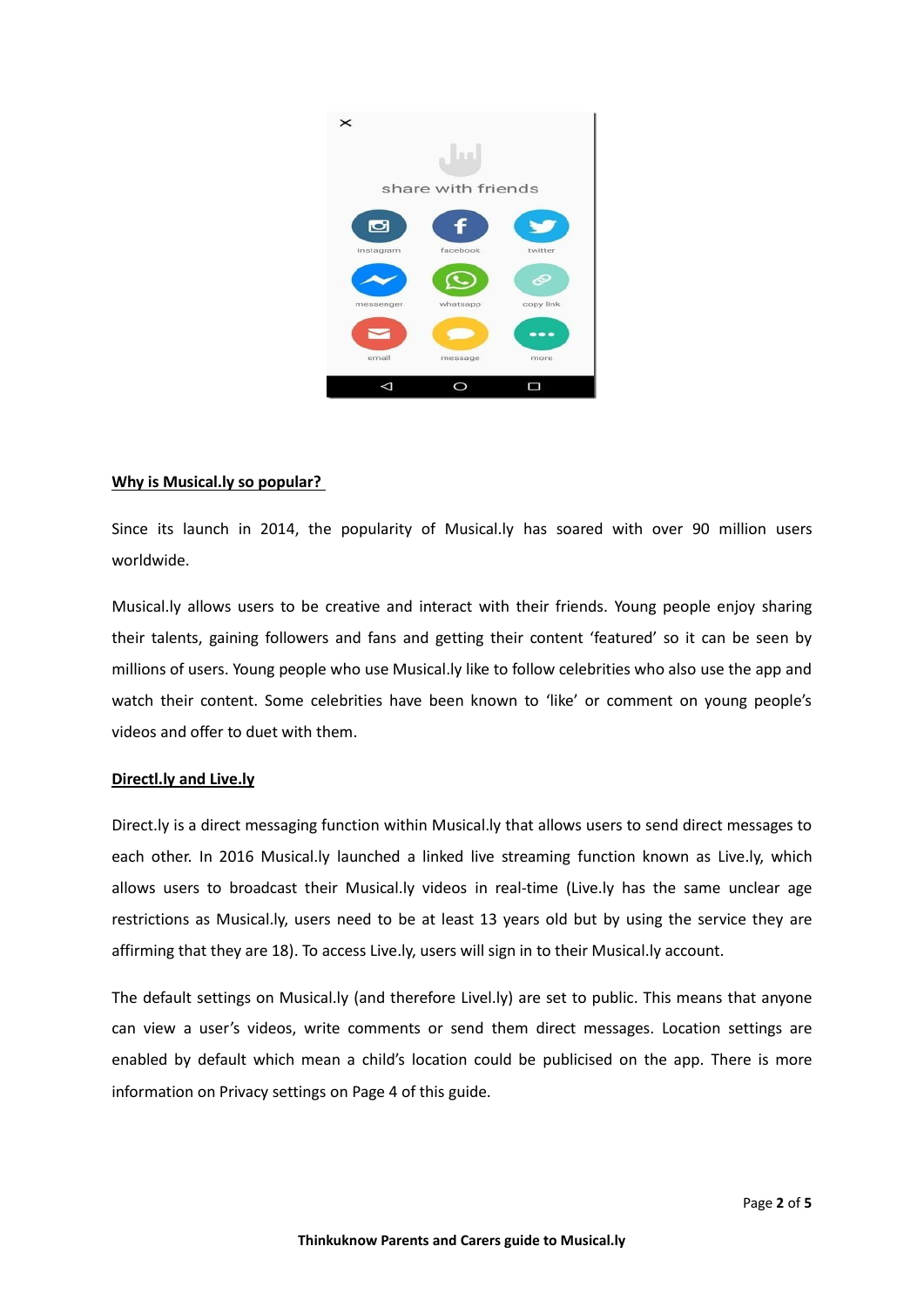#### **Should I be concerned about Musical.ly as a parent / carer?**

Musical.ly state that they moderate content and will remove content that is inappropriate. Their terms of service prohibit the posting of 'obscene, harassing, vulgar and other offensive content'. However it is not clear how effective their moderation is as content that breaks their community guidelines has remained on the site.

You can read Musical.ly's terms of service here - <https://www.musical.ly/en-US/term>

The introduction of live streaming to Musical.ly has increased the interaction amongst its users, with the ability to comment, like, interact with anyone on the app in real time.

When using Live.ly, users have the option to leave live comments or ask the 'broadcaster' a question. These interactions may be inappropriate or involve users publicly sharing personal information. There have been media reports of users encouraging 'dares' on Live.ly where a user is asked to complete a dare in order receive the in-app gifts and emojis on the site. These dares may involve young people being asked to change their clothing, take their clothing off, answer sexually explicit questions or perform sexual acts. Young people may also be asked to chat on more private platforms such as Whatsapp or Kik.

As with all live streaming, exchanges take place in real time and there could be a tendency for users to be easily influenced and share something without thinking of the consequences. As always, it is important to talk to your child about the risks of sharing too much information online and that they should never feel pressured to do something online that they don't want to do. Your child should know that they can always come to you for help and support, and that even if something has gone wrong online, they will not be blamed.

Young people may choose to perform to a song on Musical.ly that is rated as 18+. This means they could be exposed to song lyrics of a sexual nature, swearing and offensive or threatening language. Although Musical.ly's community guidelines state that posting explicit videos is prohibited, there is a chance that your child could be exposed to videos containing inappropriate content. Talk to your child about the videos they make and share on Musical.ly. Check that you are happy with the songs they choose. Part of the appeal of Musical.ly is that users imitate their favourite pop stars, but this may mean that they copy behaviours that are unsuitable for their age.

It has also been reported in the press that many fake celebrity accounts exist on Musical.ly, often looking very real and often set up to get large amounts of followers and increased interaction. Speak

Page **3** of **5**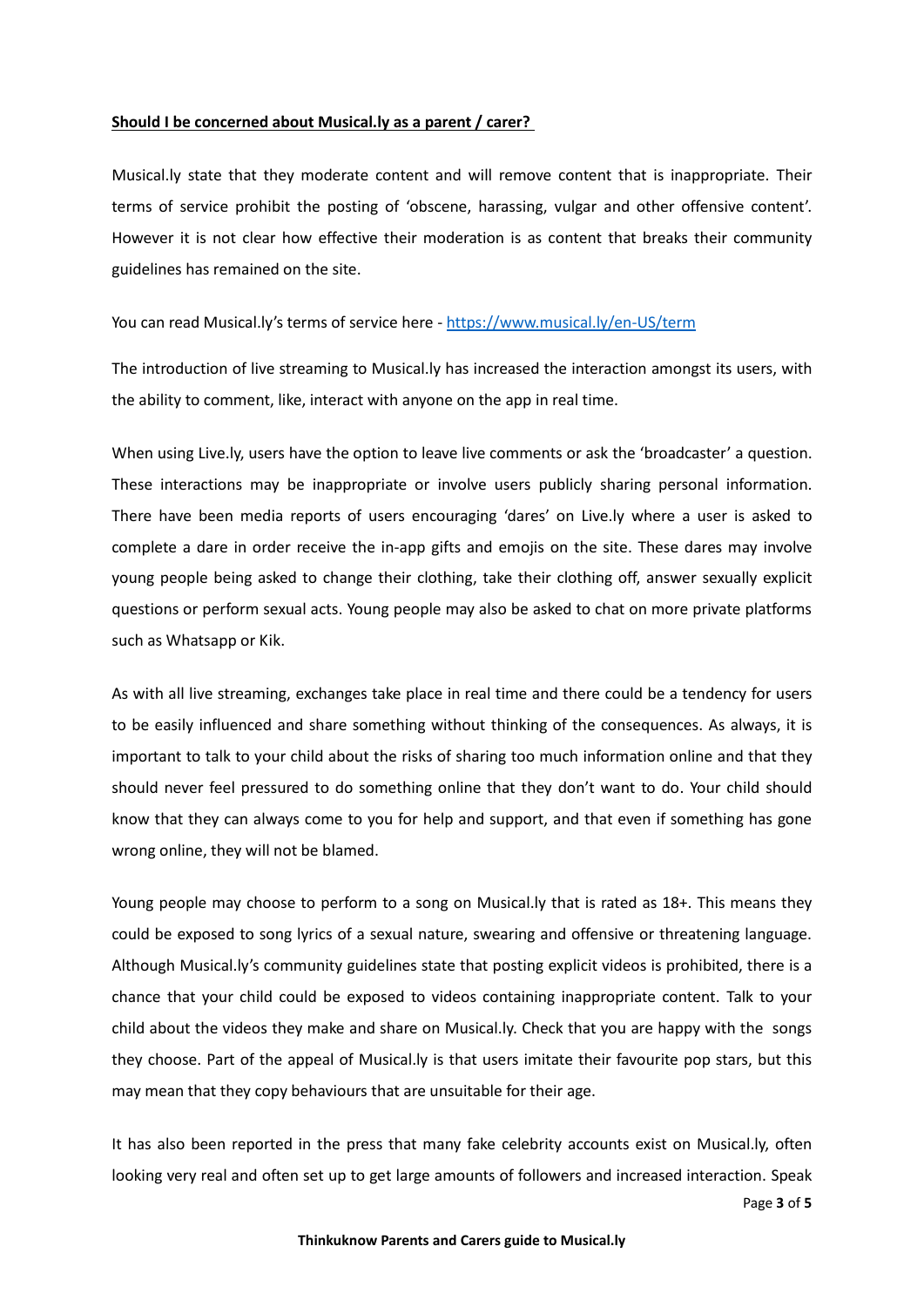to your child about who they talk to online, and remind them that people online may not be who they say they are.

Although Musical.ly is free, it includes many in app purchases, such as buying coins and virtual gifts to give to other users. These are often linked to a credit or debit card, or alternatively the app store which may be linked to a Google Play or Amazon Prime account. Musical.ly also includes advertising which may be inappropriate for young people, such as apps where users can pay for more followers.

#### **Privacy settings**

Ensure that your child's Musical.ly account is set to 'private' so that only confirmed followers, such as their friends or family, can view their videos and add comments. Location settings can also be hidden so that a user's location is not shown when they post on Musical.ly.

You can change these settings by clicking on the three dots icon on the right hand side of the home screen and turning privacy settings to 'on', as well as the option to 'hide location info' (as shown in the image below). You can also select 'Only friends can direct.ly me'. This can prevent people your child doesn't know from having direct contact with them.



In addition, users can create privacy setting for 'live comments' within Live.ly, and select to only receive comments from people who they follow rather than anyone in the app. Users can also select 'close friends' will only be notified when they are live streaming.